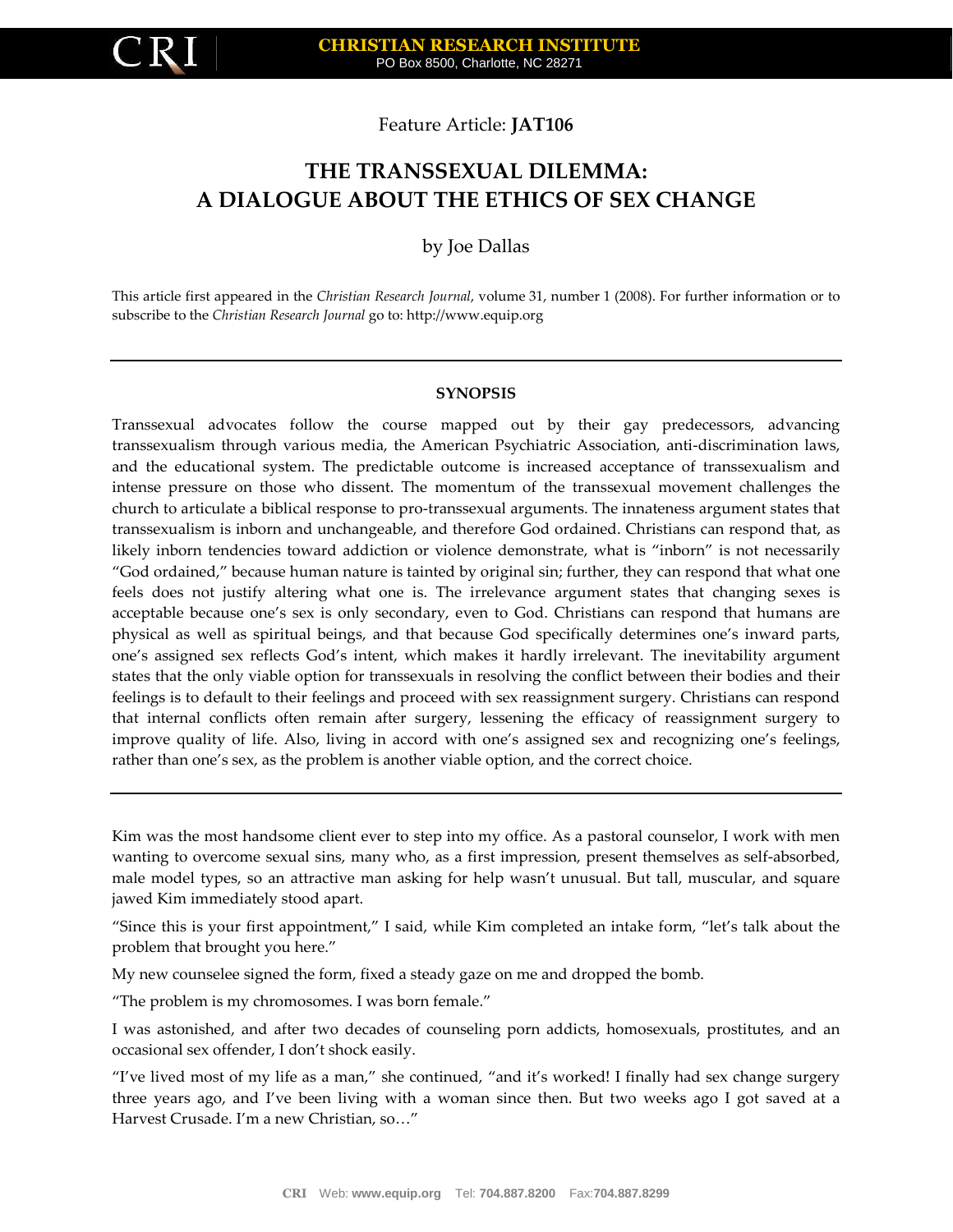My heart sank, because now I knew what Kim had come to ask and that, ultimately, my answer would hurt deeply.

"…so now what? Did I sin when I had the surgery? If I did, it can't be undone, so how can I repent of it? Can't I just go on living as a Christian man? If God wants me living as a woman, I don't know how I'll pull it off. Everyone at work knows me as a guy, so what do I do? Suddenly show up in high heels? And what about my girlfriend? Does God reject us because He considers us lesbians? What am I supposed to do?"

#### **AN UNEXPECTED CONVERSATION**

Kim's questions caught me unprepared, and I fear "unprepared" describes many believers who may find themselves in the precarious position of explaining and defending the biblical position on transsexualism.<sup>1</sup> It's a subject as unavoidable as homosexuality, as transsexual advocates follow the course mapped out by their gay predecessors. From the 1970s onward, the gay rights movement advanced itself through films, television characters, sympathetic journalists, the American Psychiatric Association, anti-discrimination laws, and the educational system. The national debate shifted accordingly, the question eventually morphing from "Is homosexuality normal?" to "Are *objections* to homosexuality normal?" Those who hold such objections now find themselves (and their churches) subject to intense pressure and scorn.

The gay rights movement's success is emulated by its transsexual cousin, undoubtedly the next wave of sexual revolution.<sup>2</sup> Consider the following:

- Popular films such as the Oscar-winning *Boys Don't Cry*, *The Crying Game,* and *Normal* (starring Jessica Lange as a wife who comes to terms with her husband's need to live as a woman) portray transsexuals not as unnatural, but as victims of prejudice and circumstance.
- Television characters such as the transsexual in the highly popular *Ugly Betty* use the likeability factor to educate the public on the inherent "normality" of transsexualism and the ignorance of those who disapprove of it.
- Sympathetic journalism doesn't get any better than Barbara Walters *20/20* piece, first aired in the spring of 2007, and titled "My Secret Self," in which Ms. Walters invited viewers to "open [their] hearts and minds" to "courageous and loving parents" who allowed their transsexual children to live as the opposite sex, promising, "most of you will be moved" by their stories.<sup>3</sup>
- As gay activists did in 1973, transsexual advocates are pressuring the American Psychiatric Association to revise its *Diagnostic and Statistical Manual* to eliminate transsexualism (or gender identity disorder) as a classifiable disorder.<sup>4</sup>
- Anti-discrimination laws and educational reforms that cite transsexuals as a protected class have swept through high school and college campuses, as well as corporations and small businesses.<sup>5</sup>

The predictable outcome—increased acceptance of transsexualism and increased pressure on those who dissent—forces us to articulate a biblical response. This article will attempt to do so by answering three of the most commonly used pro-transsexual arguments: (1) the *innateness* argument: "Transsexualism is inborn and unchangeable," (2) the *irrelevance* argument: "One's biological sex is secondary, so changing it is acceptable," and, (3) the *inevitability* argument: "Transsexuals' only viable option is to default to their feelings."

Before discussing these arguments, some preliminary clarifications are necessary. The transsexual should be distinguished from the transvestite, who enjoys wearing clothing of the opposite sex without a wish to become the opposite sex. Female impersonators (commonly called "drag queens") likewise rarely qualify as transsexuals, since they live as men, assuming their female persona episodically, not permanently. Since most homosexuals have no desire to change their sex, they, too, are distinct from transsexuals. Complicating matters further is the trend towards lumping transsexuals, transvestites, and drag queens together under the all-inclusive term "transgendered."

Although the transsexual population is hard to quantify its visibility grows, however, as it becomes more closely aligned with the goals and strategies of the gay rights movement, most noticeably through its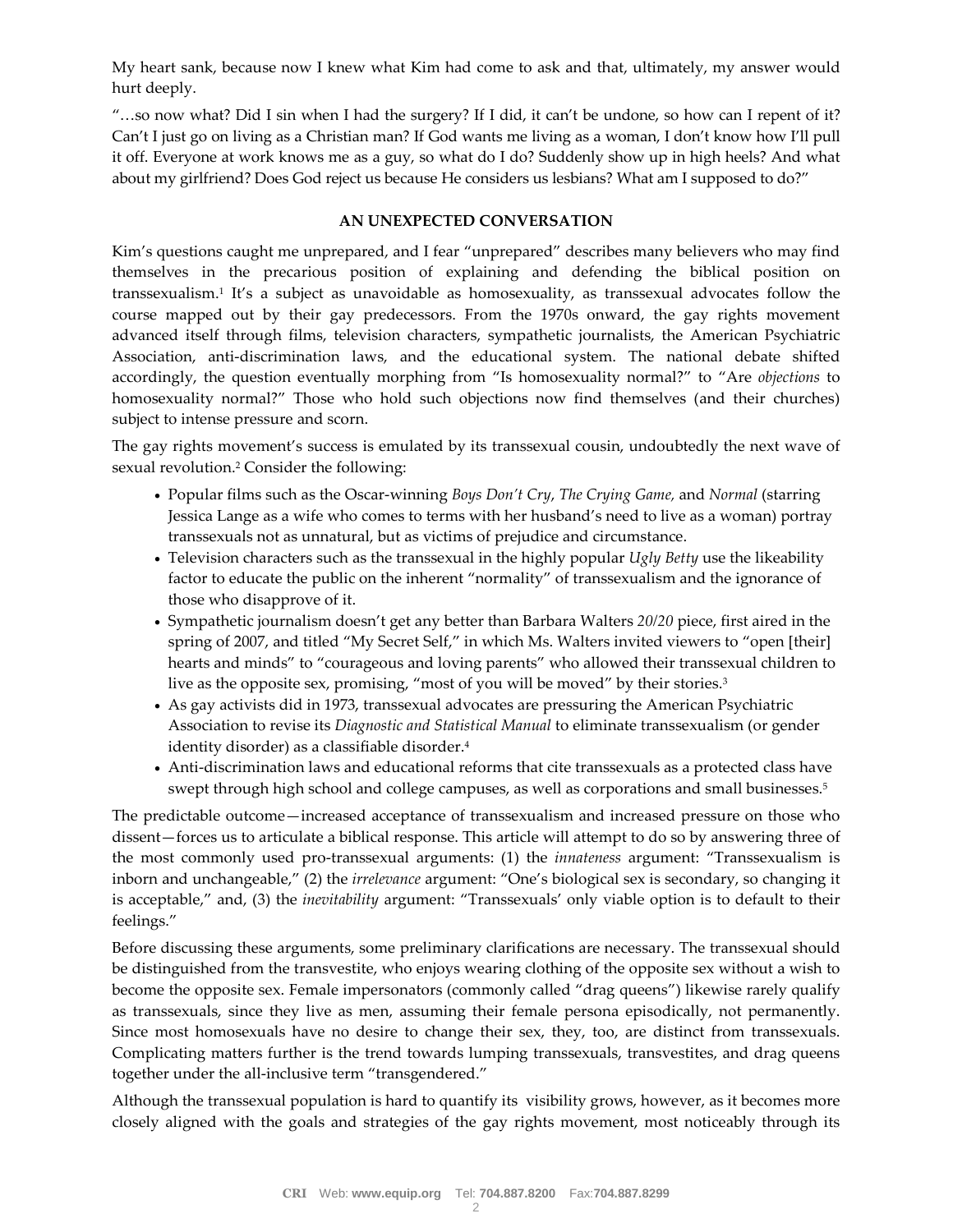inclusion in the movement's oft used title The Gay, Lesbian, Bisexual and Transgendered Community (GLBT), and through the similarities between common pro-transsexual and gay rights arguments.

# **THE INNATENESS ARGUMENT: "TRANSSEXUALISM IS INBORN AND UNCHANGEABLE"**

Kim was weeping while I scrambled for an answer to the questions she'd just poured out. "Let's start with this premise, OK?" I began. "We're born male or female by design, not accident. So we have to assume your assigned sex is your intended sex."

"Intended?" she gasped. "That's like saying God intended me to be a frog, so I should hop and croak! From day one, everything in me has said I'm a man, and you're saying God made me a woman? Either you're wrong, or God messed up."

# **Trapped!**

Most transsexuals feel, from early in life, "trapped" in the wrong body, hence the American Psychiatric Association's definition of transsexualism as "strong and persistent cross-gender identification… and… persistent discomfort about one's assigned sex."<sup>6</sup> With time, it is common for transsexuals to develop a form of depression called *gender dysphoria*. <sup>7</sup> "I'm so mad at God," a seven-year old laments in the Barbara Walters special, "He made a mistake."<sup>8</sup> The torment of gender dysphoria expresses itself in the question, "How can I *be* one way yet *feel* another?" Lest anyone dismiss the seriousness of this depression, it should be noted that suicide attempts, drug abuse, and horrendous efforts at self-mutilation are commonly reported among young transsexuals.<sup>9</sup>

#### **Those Stubborn Chromosomes**

The solution, many conclude, is a process called *sex reassignment*, through which the transsexual's body is altered to conform to his or her self-perception. The sex a transsexual wants to be is the *target gender*, as opposed to the *assigned gender* with which he or she was born. Reassignment can include injections of hormones, facial reconstruction, breast implants or removal, and reconstruction of genitals. This process is widely available, although most states require a person to live (dress, work, and self identify) as a member of the opposite sex for a prescribed period before undergoing surgery, accompanied by extensive psychological counseling to determine suitability for the procedure.

The impossibility of truly becoming the opposite sex seems obvious, but so does the desperation a person such as Kim must feel to make such an attempt. Surely, castration, implants, and hormones still leave a man unable to ovulate; penile implants and breast reduction likewise won't delete a woman's womanhood. Chromosomes stubbornly remain unchanged, immune to surgical intervention.

Knowing all this and more, thousands still attempt reassignment, believing, as did Kim, that they were born not for the body they inhabit, but for the one they're trying to create. At one time such a belief held little sway, the testimony of the body overriding the mind. But as we move further from the influences of Scripture and Judeo-Christian tradition, embracing a more subjective grid for decision making, however, feelings often trump facts.

Traditionally, if a man *felt* like a woman yet *inhabited* a male body, his feelings, not his body, were viewed as the problem. They were considered something to be resisted, modified if possible, and contrary to what *was*. Currently, what one *is* is being determined by what one *feels –* an ominous trend when one considers its implications. It is, in essence, an attempt to define reality by desire, knowledge by intuition. "I *know* I'm a man because I *feel* like one!" Kim screamed at me as our session continued, leaving me stunned that an intelligent, educated woman subordinated a verifiable truth—her born, inalterable state—to subjective (though strongly held) perceptions.

Transsexualism's increased acceptance, combined with its early developmental appearance, leaves many professionals and laity convinced that it is an inborn trait. The jury, after all, is still out on the question of homosexuality's origins—inborn, acquired, or a combination of the two?—and compelling arguments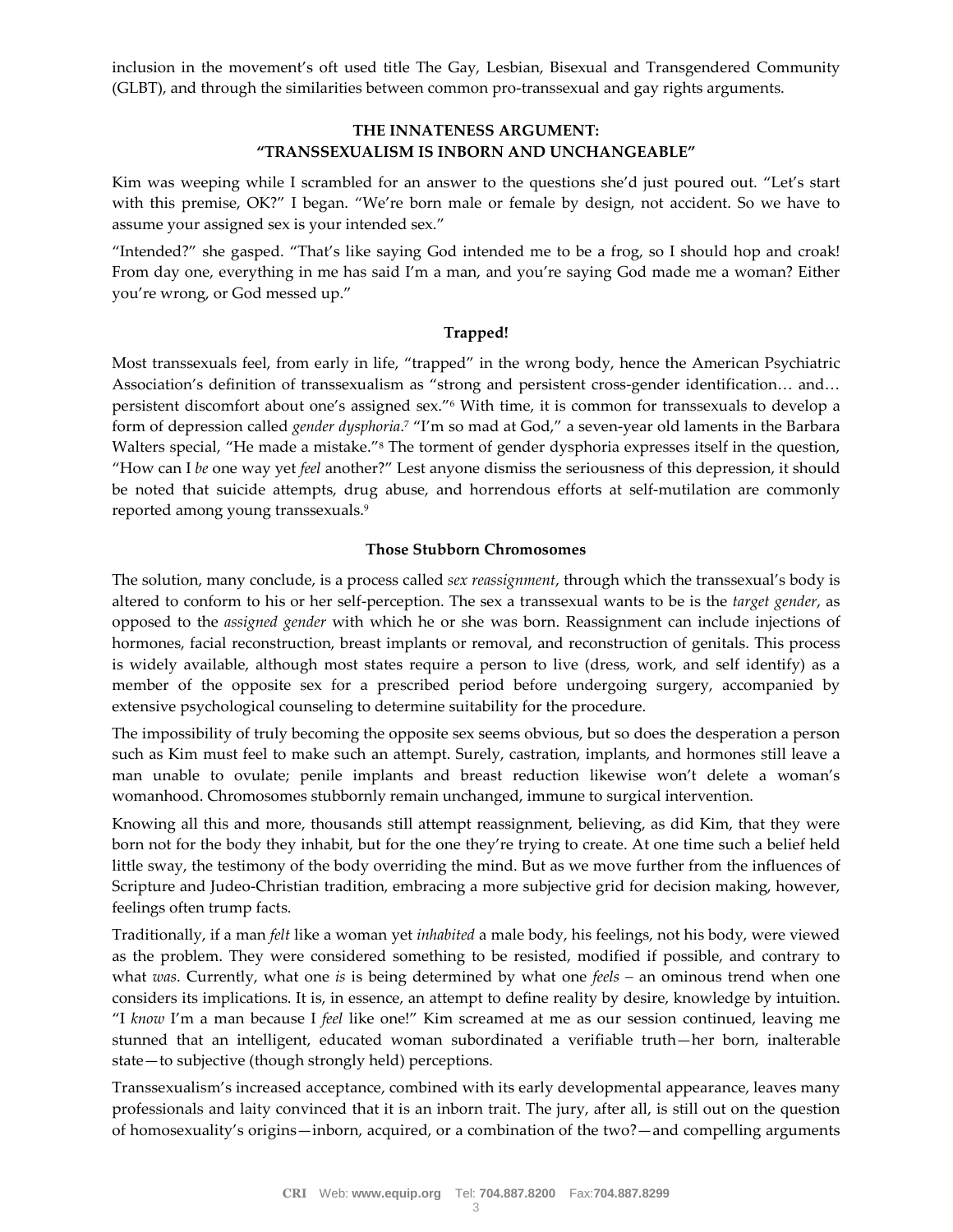are made on all sides. Biological or genetic factors thus may create, or at least contribute to, this mystery as well. (As of this writing, there is no single, universally accepted theory on the origins of transsexualism.)<sup>10</sup>

#### **Does "Inborn" also Mean "God Ordained"?**

Whether inborn or acquired, however, the transsexual dilemma is more agonizing than anyone untouched by it can appreciate. If from early childhood one feels like a member of the opposite sex, and if that feeling only grows with time, doesn't the feeling's innate status normalize it? Kim's "I feel this way, so I'm meant to be this way" argument has to be considered. Does "inborn" or "innate" also mean "normal" or "God ordained?"

"I can't say it does," I answered when Kim asked that very question. "There's such a thing as birth defects, right?"

"I'm a defect?" she retorted.

"Unfair, Kim. I said a person can *have* an inborn defect. That doesn't make the *person* a defect. Think about it. Aren't some people born without limbs, or with chronic conditions?"

"Not in their heads! They're not born feeling something they can't stop feeling."

"Some would disagree," I countered. "Plenty of studies have shown addictive tendencies may be inborn. Depression seems to run in families, so it could be in the genes. Ditto for violence—did you know there are attorneys basing their client's defense on a genetic tendency to violence? All of those are problems of the 'head,' as you say, but they're not normal just because they're inborn, are they?"<sup>11</sup>

I couldn't blame Kim for glaring at me. I was, in essence, saying that her lifelong, deeply held feelings were an error. "All I know," she sighed, "is that God made me. Doesn't that count for something?"

"You bet," I nodded, "We're all created by God, but we're not all He created us to be. We're a fallen race. Adam sinned, remember? Then everything about him changed, body and soul, and he passed on his corrupted nature to the rest of us. We're all struggling with conflicts and tendencies we've had from day one." (See Gen. 3:17–19, Ps. 51:5, and Rom. 5:12–19.)

"This isn't the same as your average tendency," Kim protested.

"No, it's not. Some people, including you, have to deal with tendencies that are huge, and make life awfully hard. I appreciate that. But it doesn't give you a divine permit to alter what God fashioned. In the long run, Kim, it matters less what we feel and more what He intends."

# **THE IRRELEVANCE ARGUMENT: "ONE'S BIOLOGICAL SEX IS SECONDARY, SO CHANGING IT IS ACCEPTABLE"**

"You talk about sex reassignment as though God's against it, but does it really matter to Him what sex we are?" Kim pointed to the Bible on my desk. "I've read in the New Testament that in Christ, we're neither male nor female. If that's true, then God's not even looking at my gender!"

I reached for the Bible and nodded. "You're quoting from Galatians 3:28. Let me read it. *'There is neither Jew nor Greek, there is neither slave nor free, there is neither male nor female, for you are all one in Christ Jesus.'"*

"Seems pretty clear to me," Kim declared.

"But remember the context," I argued. "Paul's talking about justification, and he begins the paragraph by saying 'For you are all sons through faith in Christ Jesus' [Gal. 3: 26]. He means whatever our race, sex, or status, we're all one in Christ. But he didn't say race and sex have disappeared; he simply said they don't affect our standing before God."

Kim shook her head. "I don't know about that. I think God cares more about my character than my sex. I'm a decent person, I'm not hurting anyone, and I'm living a responsible life, so I can't see God caring about something as irrelevant as my body parts."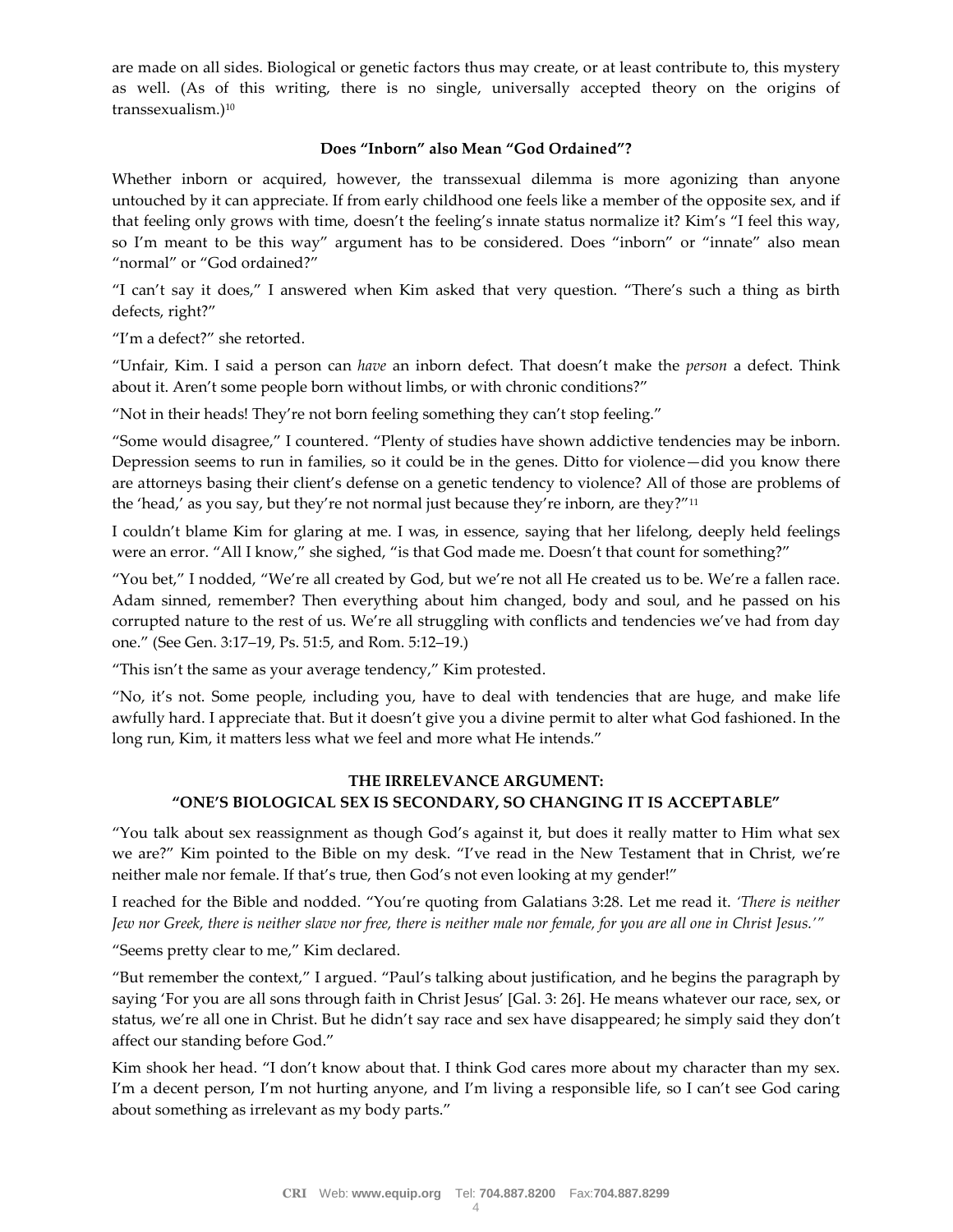#### **Beyond Skin Deep**

The irrelevance argument borrows from the Rev. Dr. Martin Luther King, Jr.'s, famous speech in which he envisioned a world where children are judged, not by the color of their skin, but by the content of their character. Stretching the point further than King intended (surely he wasn't implying that African Americans should change their skin color!), some transsexuals argue that, since the importance of one's sex pales in comparison to one's character, sex is a trait one can change at will. One's assigned sex of male or female thus is relegated (philosophically, not practically) to a secondary, optional status, alongside hair color or body weight, both of which can be changed at our discretion, and neither of which is primary to God.

Separating sex from character requires a dualism of body versus soul, rather than the value of body, soul, and spirit described in scripture. The first assignments of sex in history were divinely commanded and commended. In Genesis 1:27, humanity is created in God's image, and defined by sex ("…in the image of God He created them male and female."). Further, God applauds His handiwork when He pronounces it "very good" (Gen. 1:29). The male/female complement is thereby God ordained, expressive of both human need and divine nature. That alone tells us that one's biological sex is hardly secondary.

One's sex also is designated individually and specifically with God's foreknowledge. Examples abound of instances when God or His messengers foretold the sex of a forthcoming child (Gen. 18:10; Judg. 13: 3; Luke 1:31), and His foreordination in shaping individual traits, gender included, is confirmed to Jeremiah, "Before I formed you in the womb I knew you (Jeremiah 1: 5)," and by David, "For you formed my inward parts; you covered me in my mother's womb. I will praise you, for I am fearfully and wonderfully made (Ps. 139: 13–14)."

#### **No Accident**

Our sex, then, is no accident, nor is it irrelevant. It is a critical distinctive, endowed on each of us with God's full knowledge and by His plan, since our bodies are in part our *selves*, and we, in our entirety, are foreknown and foreordained. Perhaps the broader and greater error of transsexual advocates is a denigration of the body as being subject to the whims of its owner. In this sense, transsexualism hearkens to the ancient heresy of Gnosticism, which dates back to the first century and was so despised by John in his epistles and still, under different names and guises, plagues us today.

Gnostic belief dictates that humanity's imperfection is the fault of an imperfect creator, referred to as the *demiurge*, who was himself an inferior emanation of God crudely comparable to the Devil.<sup>12</sup> The body, to the Gnostic, is but one of the demiurge's many flawed creations, and its inhabitants the "divine souls trapped in a material world created by an imperfect spirit."<sup>13</sup> Whereas the Bible views the body as good and preordained, Gnosticism views it as inherently bad; hence the Gnostic belief that Jesus was only a spirit who wouldn't have inhabited an evil body, countered by John's statement that "every spirit that does not confess that Jesus Christ has come in the flesh is not of God" (I John 4: 3).

If the body is essentially evil, created by a being that got it wrong, then it is up to the individual to determine the use and purpose of the body. Gnostics, in fact, encourage reliance on intuition (what one feels) in contrast to what is physically clear, describing their practice as "the knowledge of transcendence arrived at by way of *internal, intuitive* means" (emphasis added).<sup>14</sup> The created, not the creator, has the final say based on his/her sense of right and wrong, rather than an objective standard, so the "basis of action is the moral inclination of the individual."<sup>15</sup>

Consider the pro-transsexual therapist on the Barbara Walters special who described a male child as female, admitting "I can't say biologically, chromosomally" that the boy is female, but insisting that according to the boy's own intuitions, he is female, and that that is enough.<sup>16</sup> Consider, likewise, Kim's vehement, confident assertion, "I know I'm a man because I *feel* like one!" and compare it to the Gnostic belief that "the true God did not fashion anything"<sup>17</sup> and "the world is flawed because it was created in a flawed manner,"<sup>18</sup> leaving *us*, autonomously and intuitively, to decide who and what we are. Biology what obviously *is*—becomes irrelevant, the "inclination of the individual" being the final arbiter.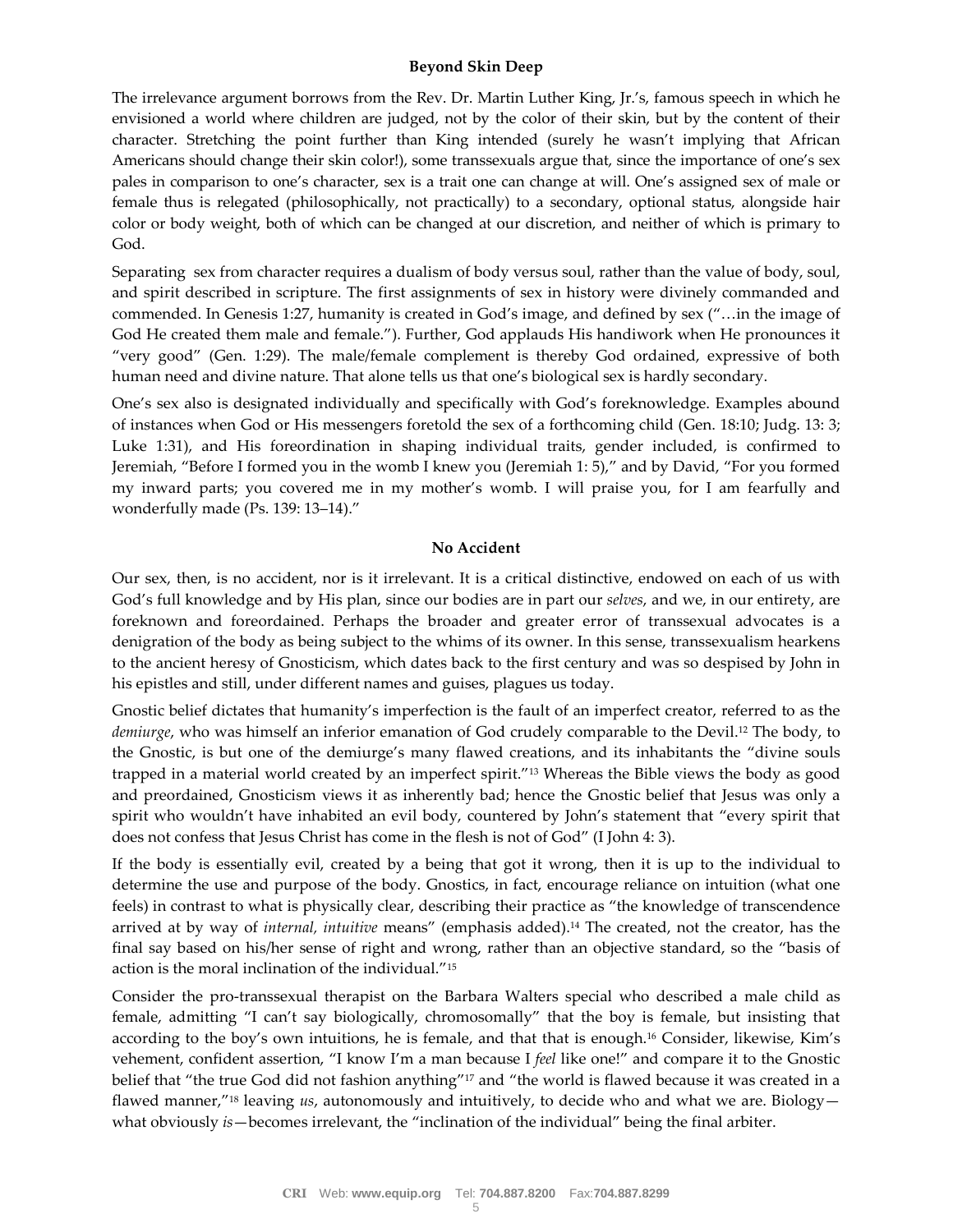"But you're forgetting your own argument," Kim interrupted when I pointed this out to her. "You said we're a fallen race. So we may have inborn traits God never meant us to have, right?"

"If those traits contradict what He intended, yes."

"So who's to say my sex isn't a birth defect? You said we're born imperfect because of the sin nature. What if God intended me to be a man, but because of fallen nature – birth defect, as you say – I was born a woman? If that's the case, shouldn't I correct what was wrong to begin with?"

"If the thing is wrong in and of itself, I could see that," I agreed. "So if you're born without a leg, a prosthetic device makes sense. If you have an inborn chemical imbalance, there's no reason you shouldn't correct it through medication. In fact, some of the sinful tendencies I mentioned earlier, such as violence or addictive leanings, could also be classified as defects."

"And so could my body parts."

"Not the same thing, Kim. If something is inherently wrong, it's a flaw. But being male or female isn't a handicap or a sinful tendency. We can only call something a flaw if it's defective in and of itself. Otherwise, if something inherently natural about our body is at odds with our desires, then our desires are the problem, not vice versa."

# **Transsexualism in Light of Created Intent**

I couldn't challenge Kim's description of herself as a decent person. She struck me as kind and goodnatured, in many ways living responsibly and meaning no harm. She described her love for her partner of the past three years, and while we could have debated the nature of that love—godly versus ungodly, affectionate versus erotic—I wouldn't deny its existence. The ethical question of transsexualism, however, isn't answered by how deeply a person loves, or by whatever good qualities a transsexual possesses; rather, it's answered by examining transsexualism itself in the light of created intent.

We have a Creator whose will is revealed in an inspired document (2 Tim. 3:16). That document testifies to gender's relevance by describing:

- the foreordained assignment of each person's sex (see references above);
- the interdependence between the sexes (Gen. 2:18, 21–24);
- distinct gender roles, attributes, and responsibilities (Prov. 14:1, 1 Cor. 11: 3–15, 1 Tim. 2: 9-15, 5:8, Eph. 5:22–33), and
- prohibitions against blurring gender identity (Deut. 22:5).

Common sense testifies to created intent as well. People are born male or female, a distinction marking the first words referring to them as "It's a boy!" or "It's a girl!" Saying that one feels like something else doesn't make it so; reassignment surgery, likewise, changes the body but not the sex, constituting, as apologist Greg Bahnsen says, "a bizarre biological masquerade."<sup>19</sup>

Character and gender are indeed separate, but they are both critical. Our manhood or womanhood is not a suggestion to be accepted or discarded. It is an unalterable assignment, mandated by a Creator who both intended and designed it for the individual to whom He entrusted it. Oliver O'Donovan, professor of moral and pastoral theology at the University of Oxnard, emphasizes this when he asserts: "If I claim to have a 'real sex' which may be at war with the sex of my body and is at least in a rather uncertain relationship to it, I am shrinking from the glad acceptance of myself as a physical as well as a spiritual being, and seeking self-knowledge in a kind of Gnostic withdrawal from material creation."<sup>20</sup>

# **THE INEVITABILITY ARGUMENT: "TRANSSEXUALS SHOULD DEFAULT TO THEIR FEELINGS"**

Our fifty-minute session stretched into two hours of arguing, listening, and, at times, weeping. Kim conceded some of my points, rejected others, and promised to consider all of them. "But," she said, "I've had the surgery. What else could I have done? And what else can I do now but live with it, and with myself, just as I am?"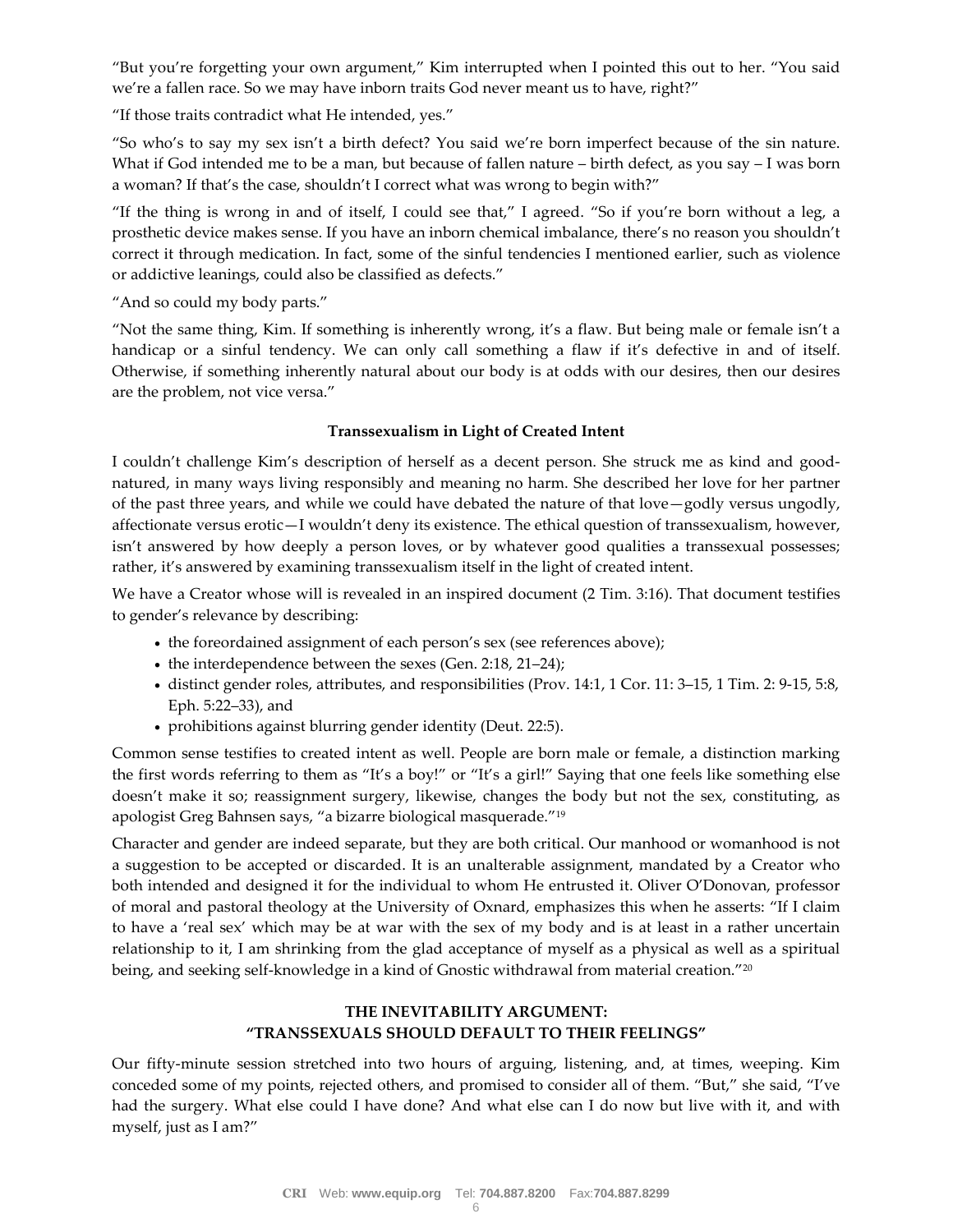# **The Emergence of "Transphobia"**

Homosexuality used to be considered an unnatural tendency that was to be resisted, not expressed. Today, it's widely viewed as something the homosexual should default to, lest he deny his true feelings and do himself damage. "Homophobia" is the word now applied to traditional disapproval, making the disapproval, not the sexual preference, the problem.

Transsexualism is in a similar metamorphosis. Barbara Walters, for example, commended the parents of young transsexuals for granting their children's desire to live as the opposite sex, thus "sparing them a lifetime of misery."<sup>21</sup> The new word for disapproval of transsexualism—"transphobia"—takes an obvious cue from the oft-used term "homophobia."<sup>22</sup>

Defaulting to the conviction that one is trapped in the wrong body is touted as the answer to the conflicts inherent in transsexualism. Recent studies indicate that this may be a premature assumption, however. "There is no conclusive evidence that sex change operations improve the lives of transsexuals," one such study reports, "with many people remaining severely distressed and even suicidal after the operation."<sup>23</sup> As for the growing belief in reassignment surgery's efficacy, Chris Hyde, director of the University of Birmingham's Aggressive Research Intelligence Facility (ARIF), found that "most of the medical research on gender reassignment was poorly designed, which skewed the results to suggest that sex change operations are beneficial."<sup>24</sup>

An even blunter assessment appearing in the UK *Daily Telegraph* leaves one wondering what price a transsexual ultimately might pay for defaulting to her/his condition: "What many patients find is that they are left with a mutilated body, but the internal conflicts remain."<sup>25</sup>

In this light, Paul's writings to Corinth regarding one's calling seem both a commandment and a caution: "But as God has distributed [in Greek, apportioned, dealt, or divided] to each one, as the Lord has called each one, so let him walk. Let each one remain in the calling in which he was called" (1 Cor. 7:17, 20).

# **What Else Could Kim Do?**

One wonders what misery might be avoided if this advice is applied to gender. One, conversely, wonders how to answer Kim's question: What else could she do? Succumbing to one's own inclinations is not the only alternative in dealing with transsexualism. When I pointed this out to Kim, her reaction was understandable. "You've got some pretty clear answers, Joe. But tell me honestly: if I go home and break up with my girlfriend, then put on a skirt and try to live as a woman, leaving behind everything about my life as I know it, will the church be there for me? Will they welcome me, even though I'll look like a man wearing a dress? Can I be honest with fellow Christians about the surgery I had? Will I really be a sister in Christ, or will I be the resident freak?"

I thought of my own return to the church after years of public involvement in sexual sin, and my terror that the past would color everyone's impression of me. Kim's apprehension had to have been greater and deeper. It was, indeed, a bleak road I was advising her to walk, but hadn't Saul of Tarsus walked the same one, carrying with him the weight of his past persecution of Christians when he tried joining himself to the church? Hadn't he faced skepticism as well?

It's a rare believer who is asked to fill Paul's sandals, yet Kim was required to do just that. I could only hope, should she say yes to her inborn gender and begin walking in it again, that believers would come alongside her, extending the right hand of fellowship to her as the friendly Barnabas did to Paul when he began his own journey. I told Kim as much; she remained unconvinced and undecided. Our session ended with her promising to prayerfully consider all we'd discussed, and to call me for a follow up appointment. She never did.

#### **CARING FOR MANDY**

Recently I came across the testimony of a pastor who discipled a transsexual who had had reassignment surgery. "Mandy" originally presented himself as a woman, was converted and baptized, then disclosed his